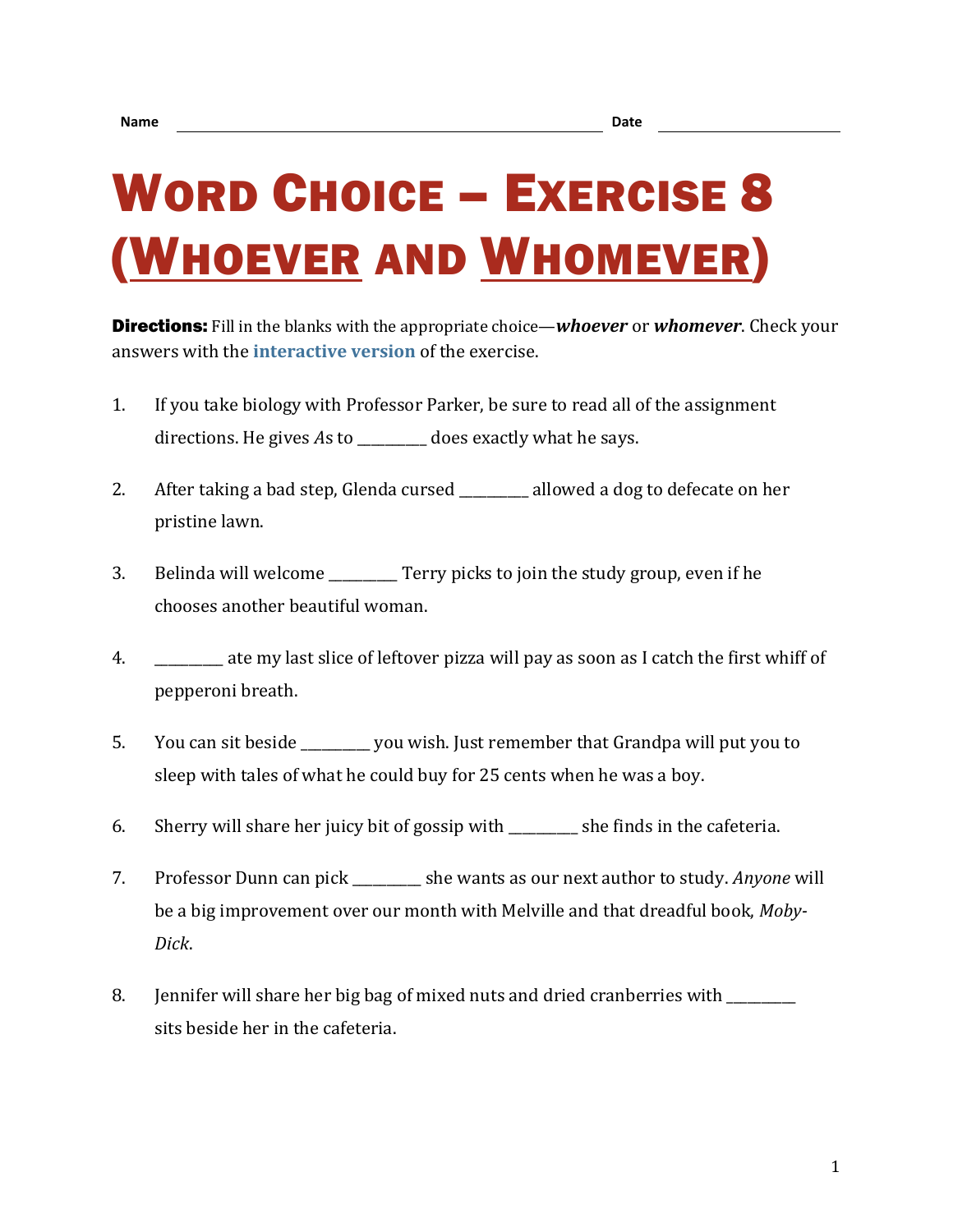- 9. While researching on the internet, Teresa readily believes she reads, no matter how outrageous, misguided, or just plain stupid the person's ideas are.
- 10. At the end of the semester, Dr. Licata will leave piles of old books outside his office. He gives these outdated editions to \_\_\_\_\_\_\_\_\_\_ wanders down the hallway and wants a free text.
- 11. Chadwick will allow \_\_\_\_\_\_\_\_\_\_ needs a pencil or pen to borrow one, but he charges one dollar per hour, hoping to earn enough money to buy a hotdog and soda at lunch.
- 12. You can tell \_\_\_\_\_\_\_\_\_\_ seasoned this sauce that salt doesn't contribute to global warming or destroy the rainforest.
- 13. Grandpa shakes his fist and honks his horn at \_\_\_\_\_\_\_\_\_\_ he catches cutting into the cushion of space that he likes to maintain between his vehicle and the one in front.
- 14. \_\_\_\_\_\_\_\_\_\_ walks past the cookie jar and neglects to give Santana a biscuit will soon spy her big, sad beagle eyes pleading for a treat.
- 15. Samuel is desperate to pass his calculus class and thus win the admiration of the beautiful Julie, so he will trust his professor recommends as a good tutor.
- 16. Mom says that she is withholding allowance from \_\_\_\_\_\_\_\_\_\_\_ left all of those wet towels on the bathroom floor.
- 17. \_\_\_\_\_\_\_\_\_\_ used the microwave oven left splattered spaghetti sauce and crusted cheese all over the interior.
- 18. \_\_\_\_\_\_\_\_\_\_ is brave enough must kill the giant spider in the shower.
- 19. You can recommend \_\_\_\_\_\_\_\_\_ you want for the cashier position. But don't waste my time interviewing someone who cannot do the simple math necessary to make correct change.